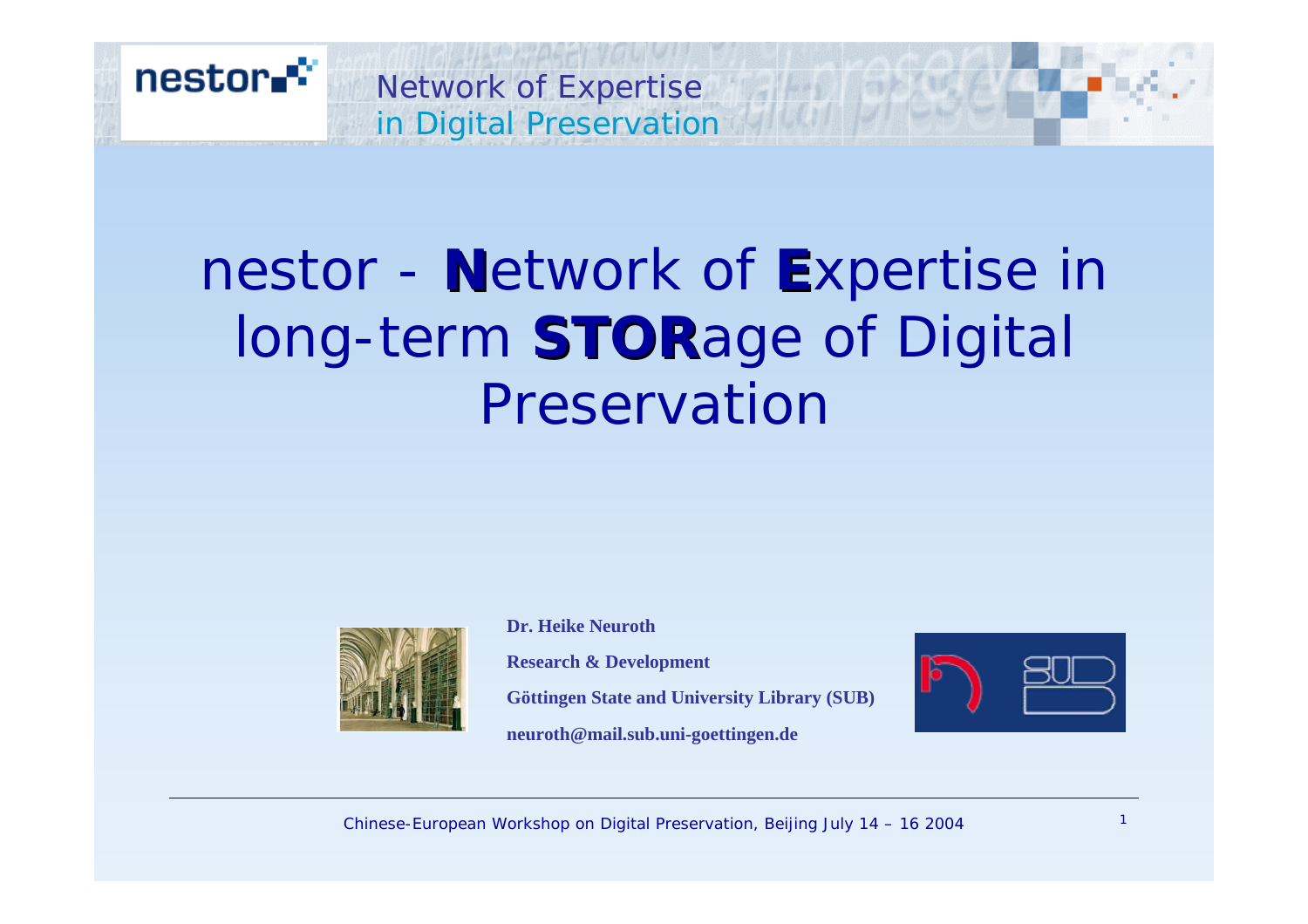#### nestor.<sup>\*\*</sup> Network of Expertise in Digital Preservation

# General Information

- •**Sponsor**: German Federal Ministry of Education and Research (BMBF)
- **Duration**: June 2003 to May 2006
- •**Budget**: 800.000 Euro
- •**Based on**: British Digital Preservation Coalition (DPC)
- $\bullet$ **Homepage Homepage**:

http://www.langzeitarchivierung.de/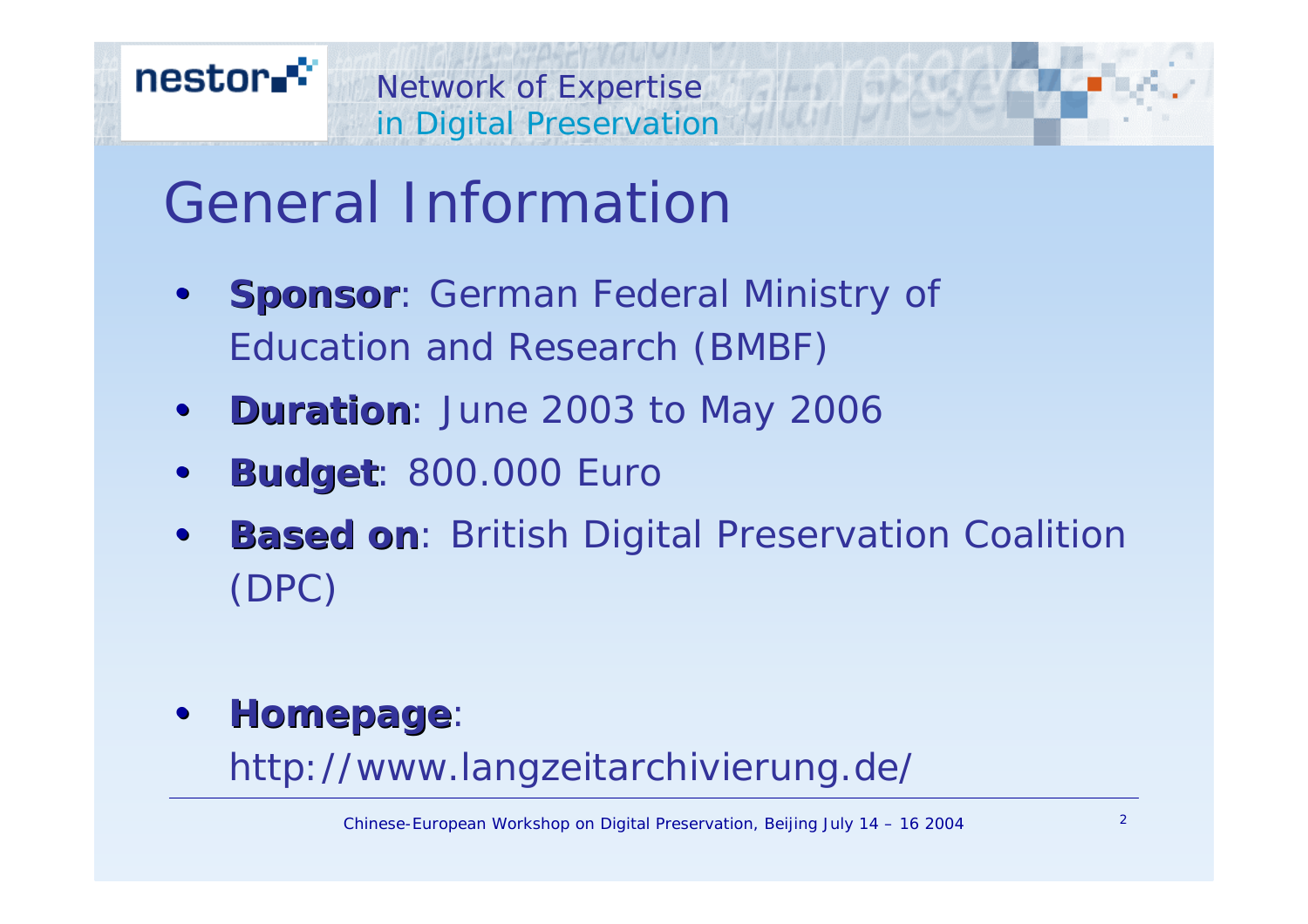### nestor.<sup>\*\*</sup>

### Partners

#### **Libraries Libraries**

- •Die Deutsche Bibliothek (DDB = German National Library)
- •Bavarian State Library (BSB)
- •Goettingen State and University Library (SUB)

Network of Expertise

in Digital Preservation

• University Library (UB) / Computer and Media Service (CMS) of the Humboldt-University Berlin (HUB)

### **Archives Archives**

• The Bavarian State Archives - Office of the General **Director** 

#### **Museums Museums**

•Institute for Museum Studies (IfM)